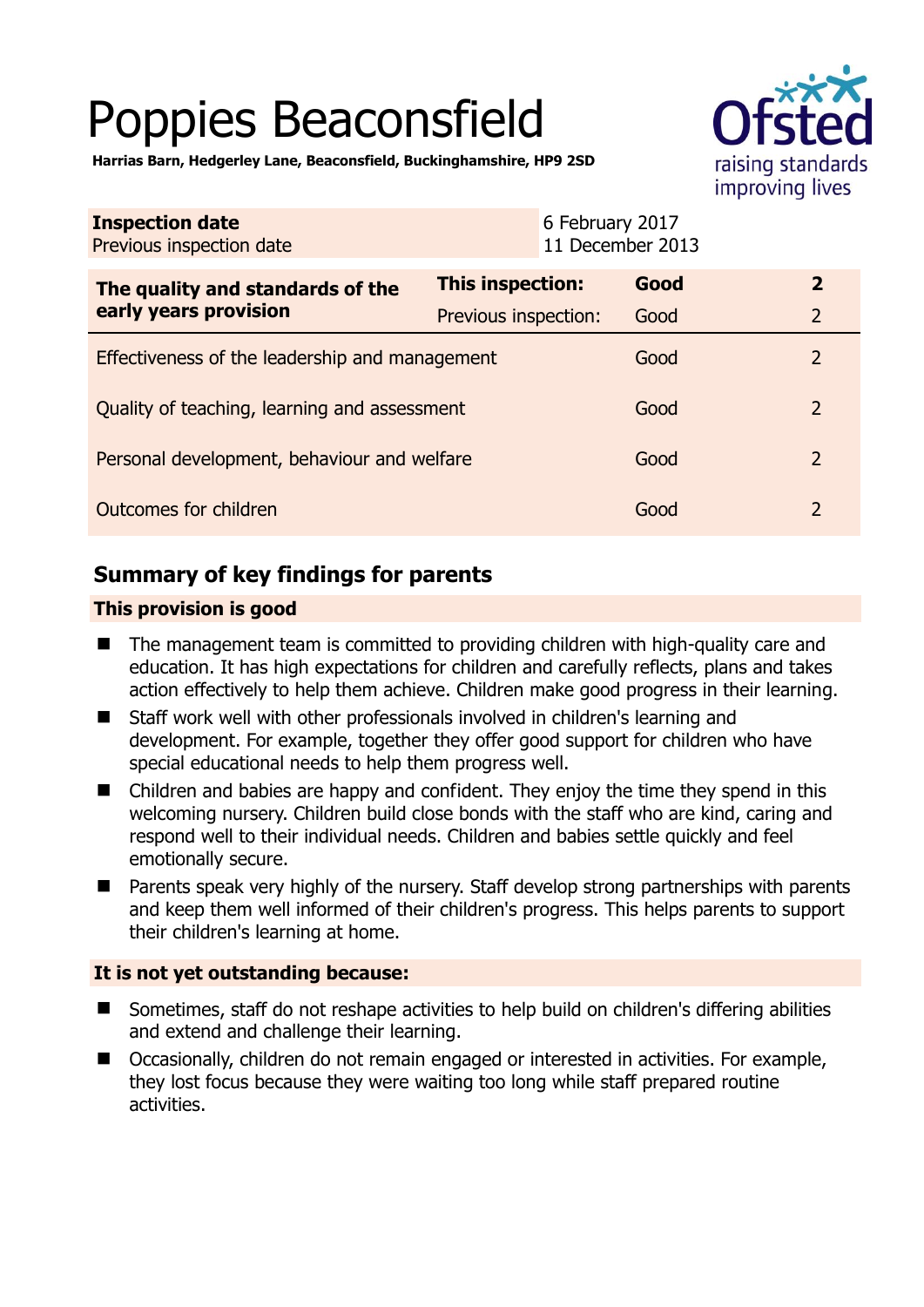# **What the setting needs to do to improve further**

### **To further improve the quality of the early years provision the provider should:**

- reshape activities to provide more challenge for all children and their varied abilities to extend their learning
- review the organisation of activities and routines to help sustain children's interest and engagement.

## **Inspection activities**

- The inspector observed the quality of teaching during activities indoors and outdoors, and assessed children's learning.
- The inspector spoke with staff and children at appropriate times throughout the inspection.
- The inspector completed a joint observation with the manager.
- The inspector spoke with the directors and held a meeting with the manager, area manager and deputy manager. She looked at relevant documentation, including the development plan, records of children's learning and development, a selection of policies and procedures, and risk assessments.
- The inspector spoke to a small selection of parents during the inspection and took account of their views, through questionnaires and testimonials.

## **Inspector**

Amanda Perkin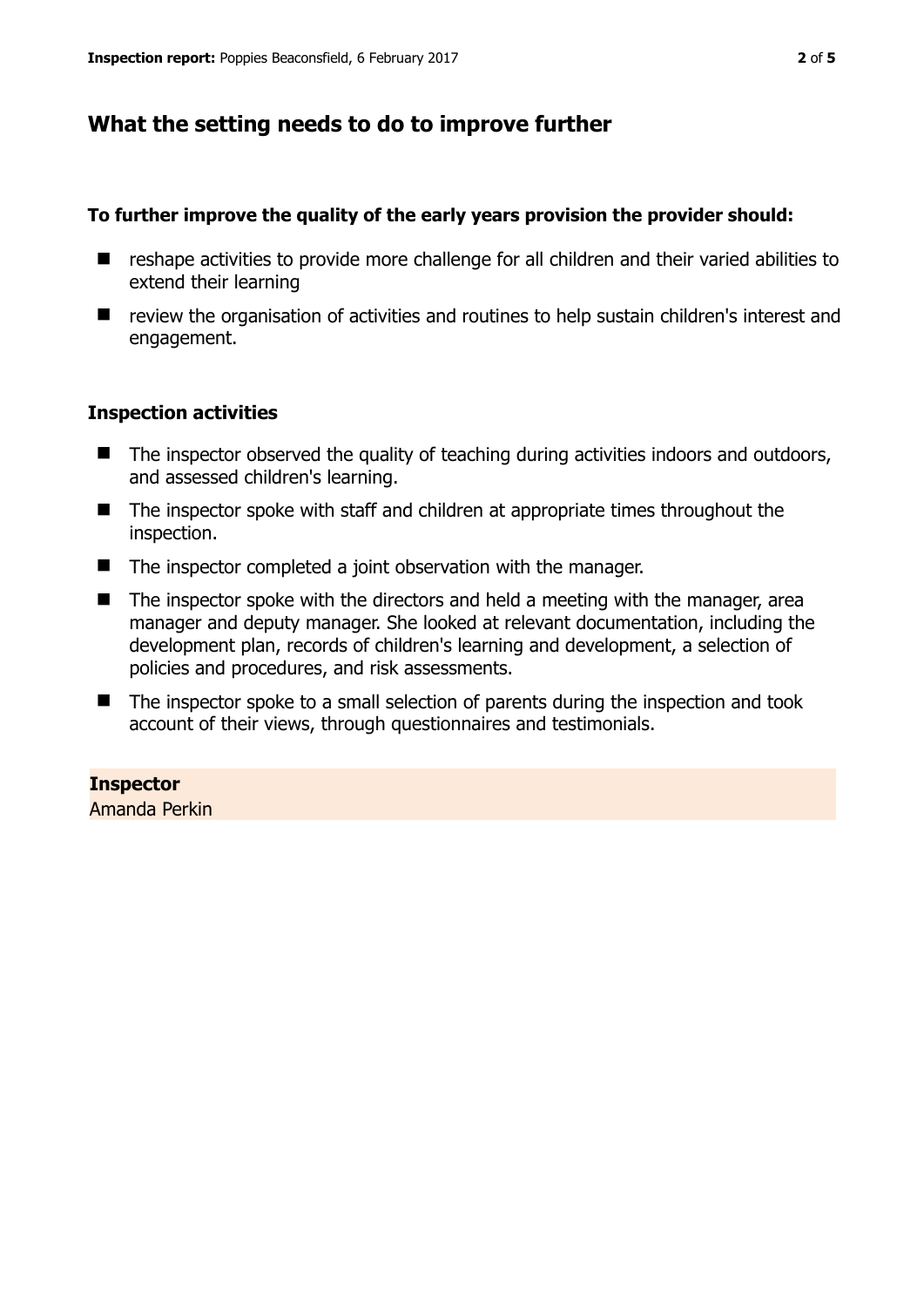## **Inspection findings**

#### **Effectiveness of the leadership and management is good**

The managers have a good vision and great aspirations to raise the quality of the nursery further. They motivate and encourage staff's professional development, which helps to update their knowledge and skills. For example, following training they have helped to improve how children manage their behaviour. Arrangements for safeguarding are effective. The managers ensure staff have a clear understanding of the procedures to follow if they have concerns about a child. The managers undertake rigorous recruitment procedures to ensure all staff are suitable to work with children. They implement a thorough induction period when staff first start to help guide their practice. For example, the managers ensure staff understand and implement the robust policies and risk assessments well to protect children's safety and welfare.

#### **Quality of teaching, learning and assessment is good**

Staff are well qualified and have a good understanding of how children learn and develop. They provide children with a wide range of experiences that motivates them to learn. For example, children move around confidently choosing what they would like to do. Staff provide physical activities that children enjoy. For example, they teach a regular sport session to help develop children's coordination. Children listen to instructions well and excitedly respond and move like lions and giraffes. Staff skilfully extend children's vocabulary, for example, helping them to pronounce new words such as 'apple'. Staff assess children's progress to inform their planning. They share what they know with other staff and parents to ensure a consistent approach to children's learning.

#### **Personal development, behaviour and welfare are good**

Staff are good role models and help children learn to behave well. Children follow the clear expectations that they have helped staff to set. Staff provide stimulating outdoor play experiences that contribute to children's physical well-being. For example, they enjoy learning to balance and kick balls safely and staff support their curiosity, giving them time to splash in puddles. Staff support children to understand how to keep themselves safe and healthy. For example, staff help children learn about good hygiene and oral health, such as the importance of washing their hands before eating.

#### **Outcomes for children are good**

All children, including those who need additional help to catch up, make good progress. Babies are curious about their environment and enjoy exploring at their own pace. Older children have a very good understanding of early mathematics. For example, they confidently count and identify numbers, recognise familiar shapes in the environment, and add and take away small numbers. Children enjoy creative activities and develop good early writing skills. For instance, they draw using chalks and practise writing their names in the sand. Children confidently use simple computer programs. They learn a good range of skills that prepares them well for their next stage in learning and school.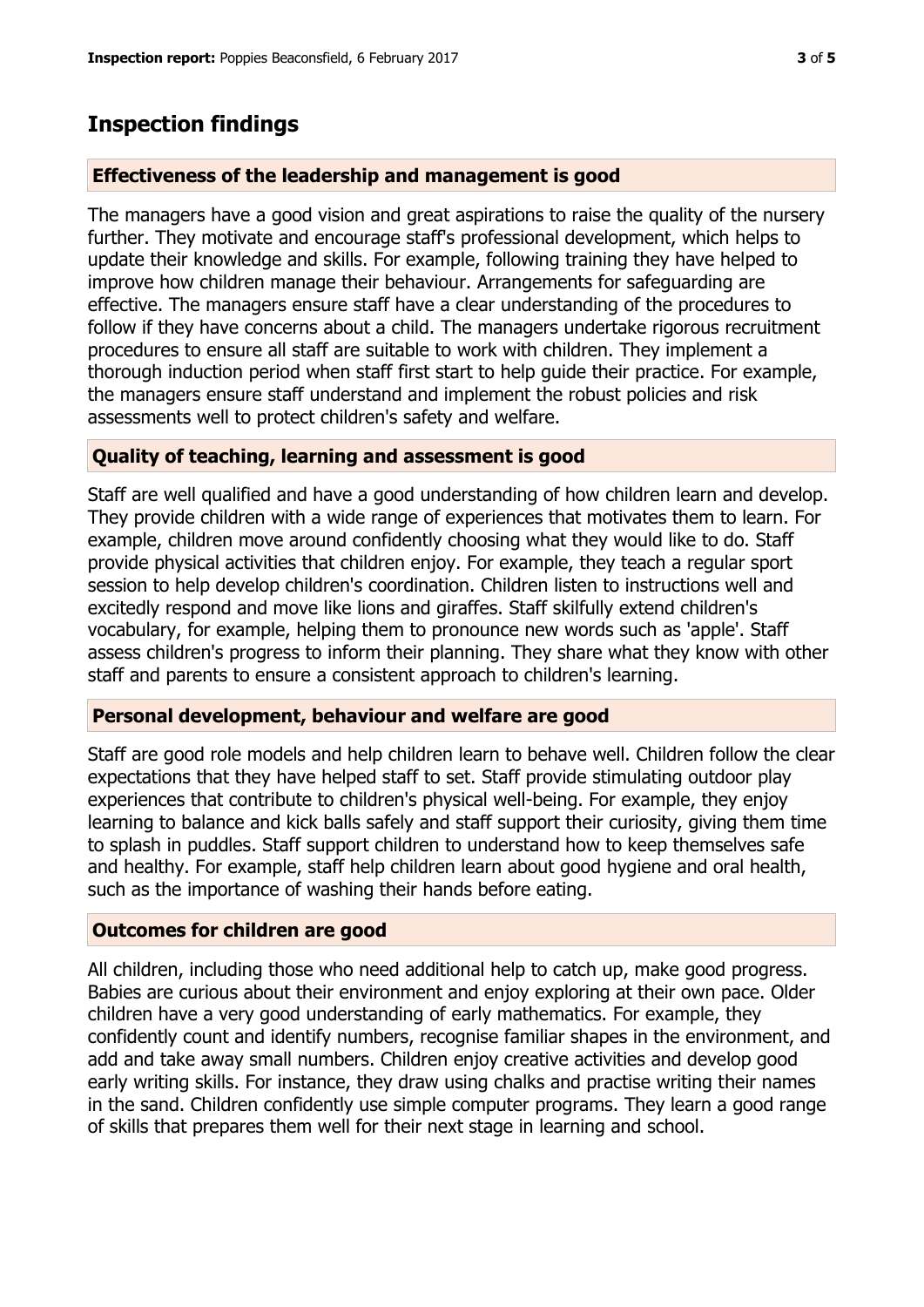# **Setting details**

| Unique reference number                             | EY430249                      |
|-----------------------------------------------------|-------------------------------|
| <b>Local authority</b>                              | Buckinghamshire               |
| <b>Inspection number</b>                            | 1062494                       |
| <b>Type of provision</b>                            | Full-time provision           |
| Day care type                                       | Childcare - Non-Domestic      |
| <b>Registers</b>                                    | Early Years Register          |
| <b>Age range of children</b>                        | $0 - 4$                       |
| <b>Total number of places</b>                       | 70                            |
| Number of children on roll                          | 87                            |
| Name of registered person                           | Poppies Day Nurseries Limited |
| <b>Registered person unique</b><br>reference number | RP901708                      |
| Date of previous inspection                         | 11 December 2013              |
| <b>Telephone number</b>                             | 01494 677116                  |

Poppies Day Nursery registered in 2011. It is situated in Old Beaconsfield, Buckinghamshire. The nursery employs 23 staff. Of these, 16 hold appropriate early years qualifications at level 3 or above, including one staff member who holds qualified teacher status and the manager who is qualified at level 5. The nursery opens Monday to Friday, all year round, except for a week at Christmas. Sessions are from 7.30am until 6pm on Monday to Friday. The nursery receives funding for the provision of free early education to children aged three and four years.

This inspection was carried out by Ofsted under sections 49 and 50 of the Childcare Act 2006 on the quality and standards of provision that is registered on the Early Years Register. The registered person must ensure that this provision complies with the statutory framework for children's learning, development and care, known as the early years foundation stage.

Any complaints about the inspection or the report should be made following the procedures set out in the guidance 'Complaints procedure: raising concerns and making complaints about Ofsted', which is available from Ofsted's website: www.gov.uk/government/organisations/ofsted. If you would like Ofsted to send you a copy of the guidance, please telephone 0300 123 4234, or email enquiries@ofsted.gov.uk.